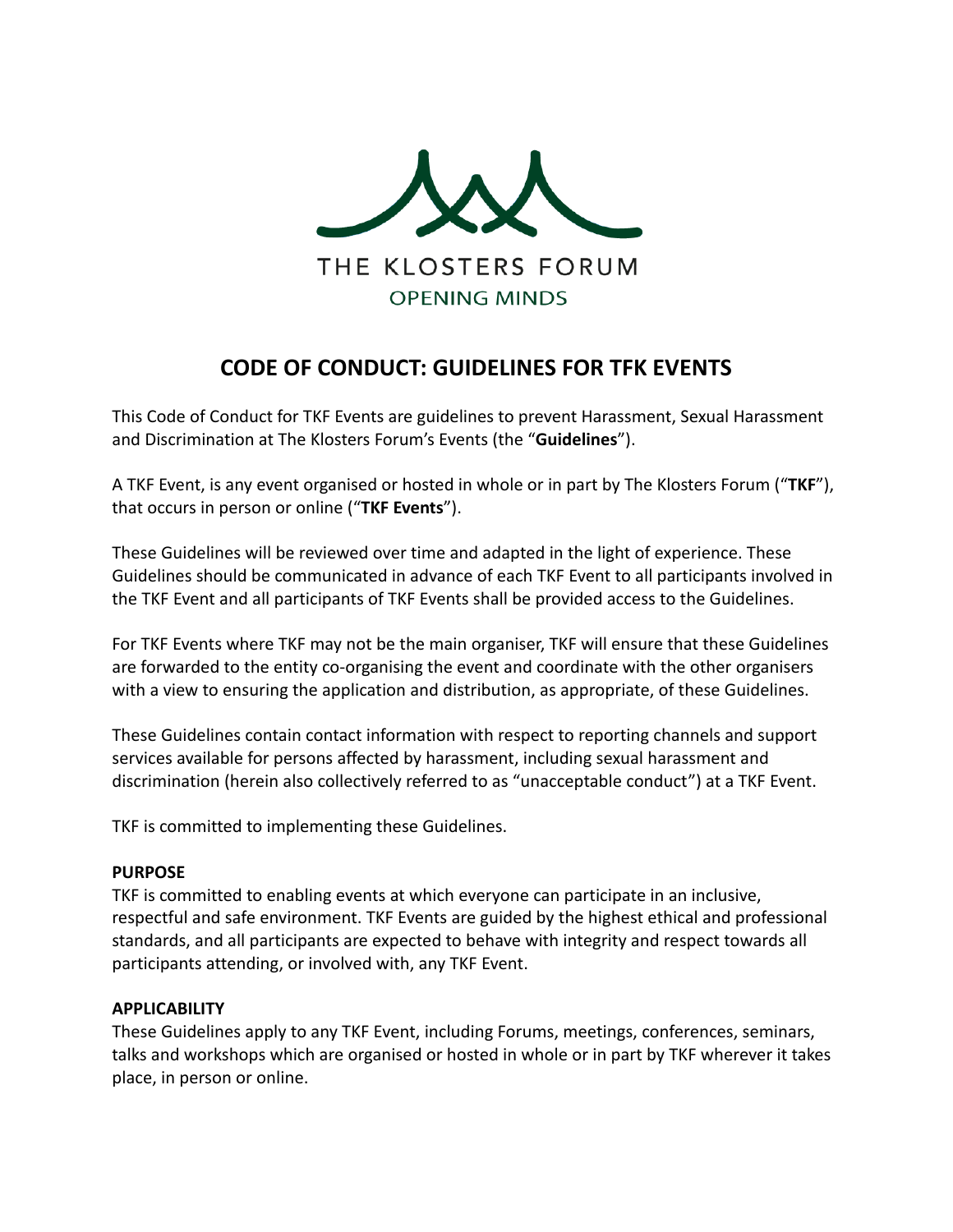These Guidelines apply to all participants at a TKF Event, including all persons attending or involved in any capacity in a TKF Event, including TKF staff and other individuals hired by TKF under a non-staff contract, and including those who join as volunteers.

These Guidelines supplement, and do not affect, the application of other relevant policies, regulations, rules and procedures, including any applicable host country agreements.

# **Unacceptable Conduct**

Harassment (including sexual harrassment) or discrimination in any form because of gender, gender identity and expression, sexual orientation, physical ability, physical appearance, ethnicity, race, national origin, political affiliation, age, religion or any other reason, constitutes unacceptable conduct and is not tolerated at TKF Events.

*Harassment* is any improper or unwelcome conduct that might reasonably be expected or be perceived to cause offence or humiliation to another person and which negatively interferes or creates an intimidating, hostile or offensive work (event) environment.

*Sexual harassment* is any unwelcome conduct of a sexual nature that might reasonably be expected or be perceived to cause offense or humiliation. Sexual harassment may involve any conduct of a verbal, non-verbal or physical nature, including written and electronic communications, and may occur between persons of the same or different genders. Examples of sexual harassment include, but are not limited to:

- Making derogatory or demeaning comments about someone's sexual orientation or gender identity;
- Name-calling or using slurs with a gender/sexual connotation;
- Making sexual comments about appearance, clothing or body parts;
- Repeatedly asking a person for dates or asking for sex;
- Sharing sexual or lewd anecdotes or jokes;
- Sending sexually suggestive communications in any format;
- Sharing or displaying sexually inappropriate images or videos in any format; and
- Attempted or actual sexual assault, including rape.

*Discrimination* of people based on one or more characteristics such as ethnic, social or political background, colour, race, gender, gender identity and expression, sexual orientation, disability, physical appearance, ethnicity, nationality, age, religion, marital status, family size or any other identity, is an unacceptable conduct and is not tolerated at TKF Events.

# **REPORTING UNACCEPTABLE CONDUCT**

A participant who feels that he/she has been a victim of harassment, including sexual harassment, or discrimination at a TKF Event, or who has witnessed such unacceptable conduct, may take the following actions: